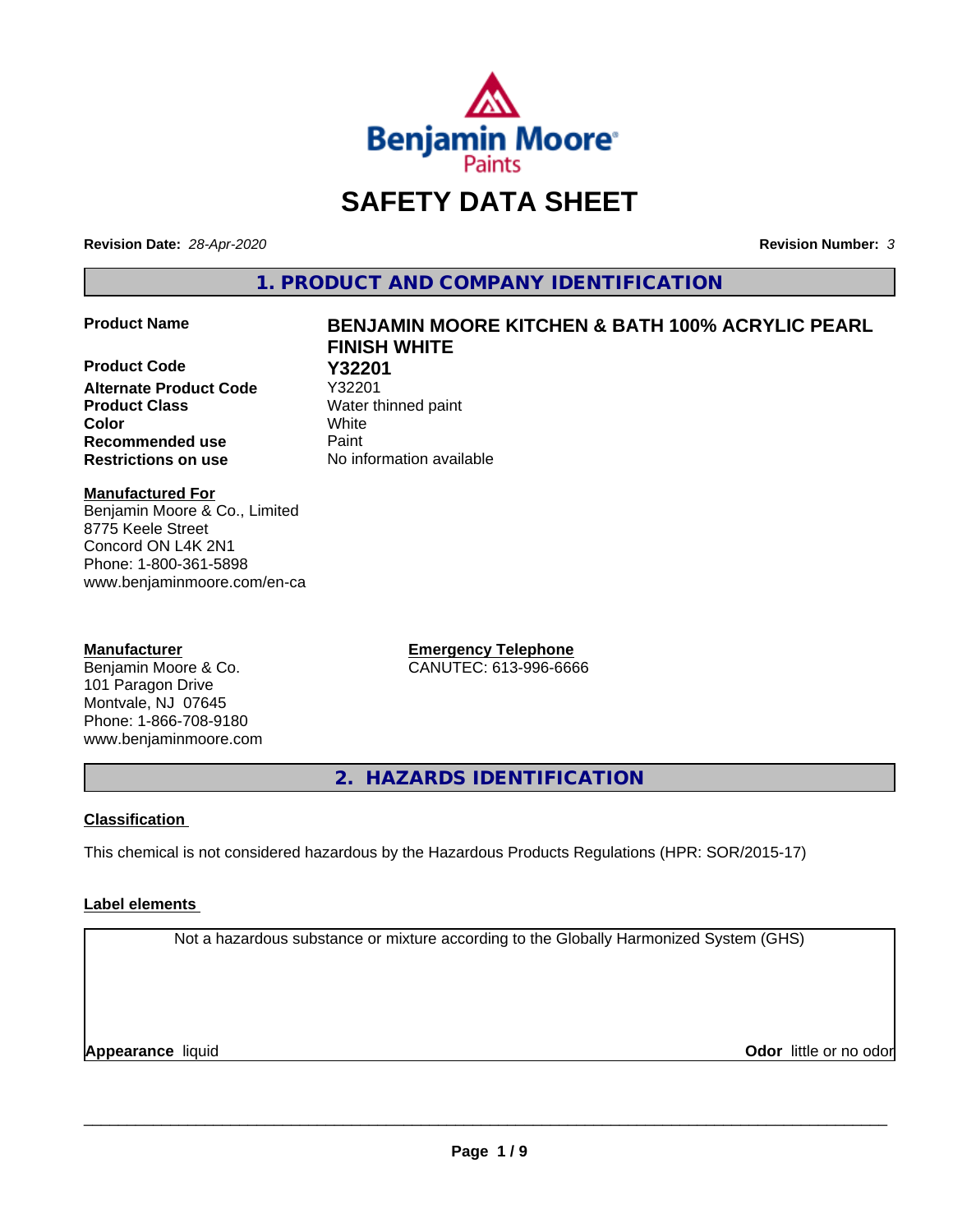#### **Other information**

No information available

# **3. COMPOSITION INFORMATION ON COMPONENTS**

| <b>Chemical name</b>               | <b>CAS No.</b> | Weight-%       | Hazardous Material<br>registry number<br>(HMIRA registry $#$ ) | Date HMIRA filed and<br>Information Review Act Idate exemption granted<br>(if applicable) |
|------------------------------------|----------------|----------------|----------------------------------------------------------------|-------------------------------------------------------------------------------------------|
| Titanium dioxide                   | 13463-67-7     | 10 - 30%       |                                                                |                                                                                           |
| Silica amorphous                   | 7631-86-9      | - 5%           |                                                                |                                                                                           |
| Sodium C14-C16 olefin<br>sulfonate | 68439-57-6     | $0.1 - 0.25\%$ |                                                                |                                                                                           |

\*The exact percentage (concentration) of composition has been withheld as a trade secret

| <b>4. FIRST AID MEASURES</b>                          |                                                                                                                                              |  |  |  |  |
|-------------------------------------------------------|----------------------------------------------------------------------------------------------------------------------------------------------|--|--|--|--|
| <b>General Advice</b>                                 | No hazards which require special first aid measures.                                                                                         |  |  |  |  |
| <b>Eye Contact</b>                                    | Rinse thoroughly with plenty of water for at least 15<br>minutes and consult a physician.                                                    |  |  |  |  |
| <b>Skin Contact</b>                                   | Wash off immediately with soap and plenty of water while<br>removing all contaminated clothes and shoes.                                     |  |  |  |  |
| <b>Inhalation</b>                                     | Move to fresh air. If symptoms persist, call a physician.                                                                                    |  |  |  |  |
| Ingestion                                             | Clean mouth with water and afterwards drink plenty of<br>water. Consult a physician if necessary.                                            |  |  |  |  |
| <b>Most Important Symptoms/Effects</b>                | None known.                                                                                                                                  |  |  |  |  |
| <b>Notes To Physician</b>                             | Treat symptomatically.                                                                                                                       |  |  |  |  |
|                                                       | 5. FIRE-FIGHTING MEASURES                                                                                                                    |  |  |  |  |
| <b>Suitable Extinguishing Media</b>                   | Use extinguishing measures that are appropriate to local<br>circumstances and the surrounding environment.                                   |  |  |  |  |
| Protective equipment and precautions for firefighters | As in any fire, wear self-contained breathing apparatus<br>pressure-demand, MSHA/NIOSH (approved or equivalent)<br>and full protective gear. |  |  |  |  |
| <b>Specific Hazards Arising From The Chemical</b>     | Closed containers may rupture if exposed to fire or<br>extreme heat.                                                                         |  |  |  |  |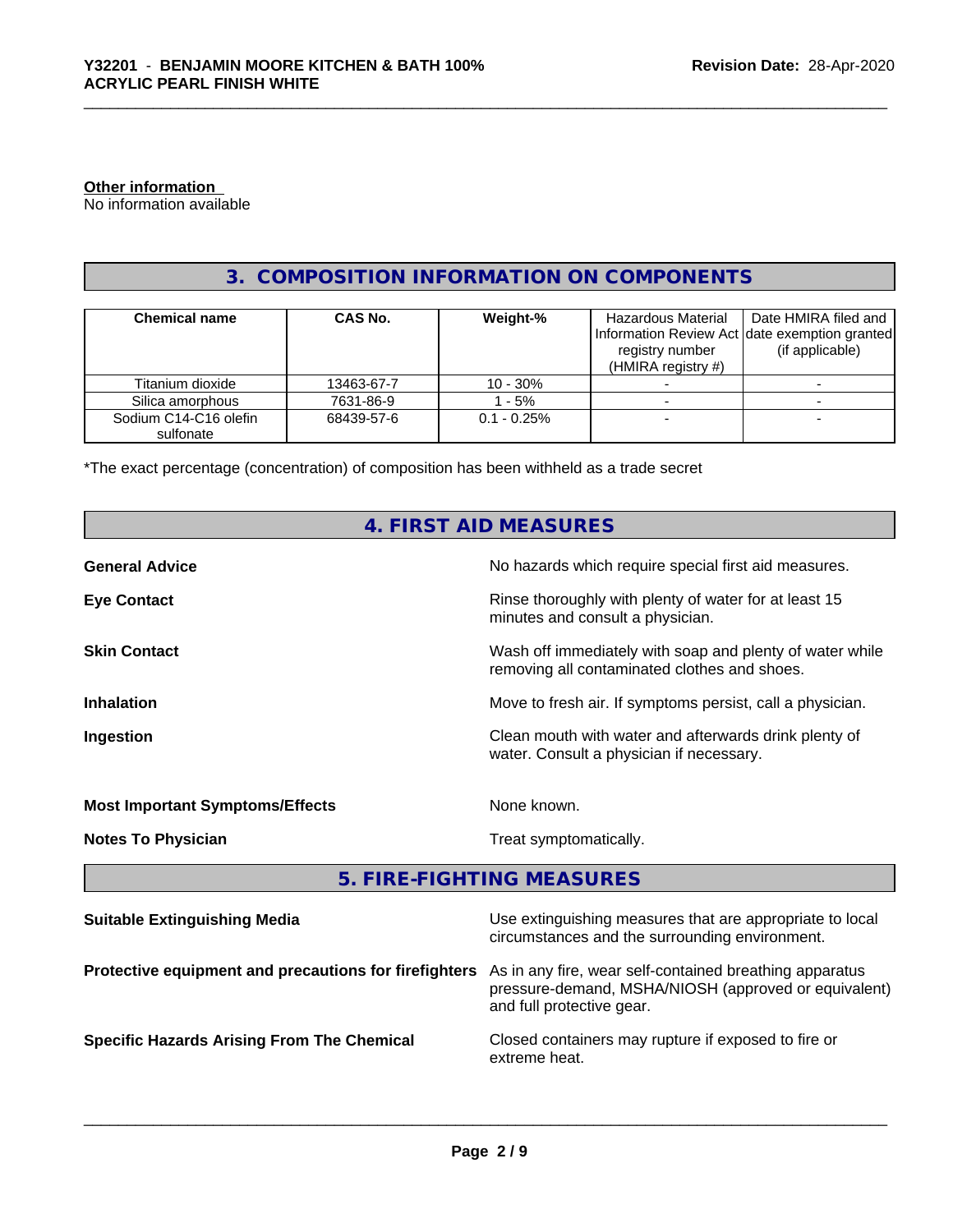| <b>Sensitivity to mechanical impact</b>                                          |                        | No                                                 |                                |
|----------------------------------------------------------------------------------|------------------------|----------------------------------------------------|--------------------------------|
| Sensitivity to static discharge                                                  |                        | No                                                 |                                |
| <b>Flash Point Data</b><br>Flash point (°F)<br>Flash Point (°C)<br><b>Method</b> |                        | Not applicable<br>Not applicable<br>Not applicable |                                |
| <b>Flammability Limits In Air</b>                                                |                        |                                                    |                                |
| Lower flammability limit:<br><b>Upper flammability limit:</b>                    |                        | Not applicable<br>Not applicable                   |                                |
| <b>NFPA</b><br>Health: 1                                                         | <b>Flammability: 0</b> | Instability: 0                                     | <b>Special: Not Applicable</b> |
| <b>NFPA Legend</b>                                                               |                        |                                                    |                                |

- 0 Not Hazardous
- 1 Slightly
- 2 Moderate
- 3 High
- 4 Severe

*The ratings assigned are only suggested ratings, the contractor/employer has ultimate responsibilities for NFPA ratings where this system is used.*

*Additional information regarding the NFPA rating system is available from the National Fire Protection Agency (NFPA) at www.nfpa.org.*

## **6. ACCIDENTAL RELEASE MEASURES**

| <b>Personal Precautions</b>      | Avoid contact with skin, eyes and clothing. Ensure<br>adequate ventilation.                          |
|----------------------------------|------------------------------------------------------------------------------------------------------|
| <b>Other Information</b>         | Prevent further leakage or spillage if safe to do so.                                                |
| <b>Environmental precautions</b> | See Section 12 for additional Ecological Information.                                                |
| <b>Methods for Cleaning Up</b>   | Soak up with inert absorbent material. Sweep up and<br>shovel into suitable containers for disposal. |

**7. HANDLING AND STORAGE**

**Handling Handling Avoid contact with skin, eyes and clothing. Avoid breathing H** vapors, spray mists or sanding dust. In case of insufficient ventilation, wear suitable respiratory equipment. **Storage Keep container tightly closed. Keep out of the reach of the reach of the reach of the reach of the reach of the reach of the reach of the reach of the reach of the reach of the reach of the reach of the reach of** children. **Incompatible Materials Incompatible Materials No information available** 

# **8. EXPOSURE CONTROLS/PERSONAL PROTECTION**

**Exposure Limits**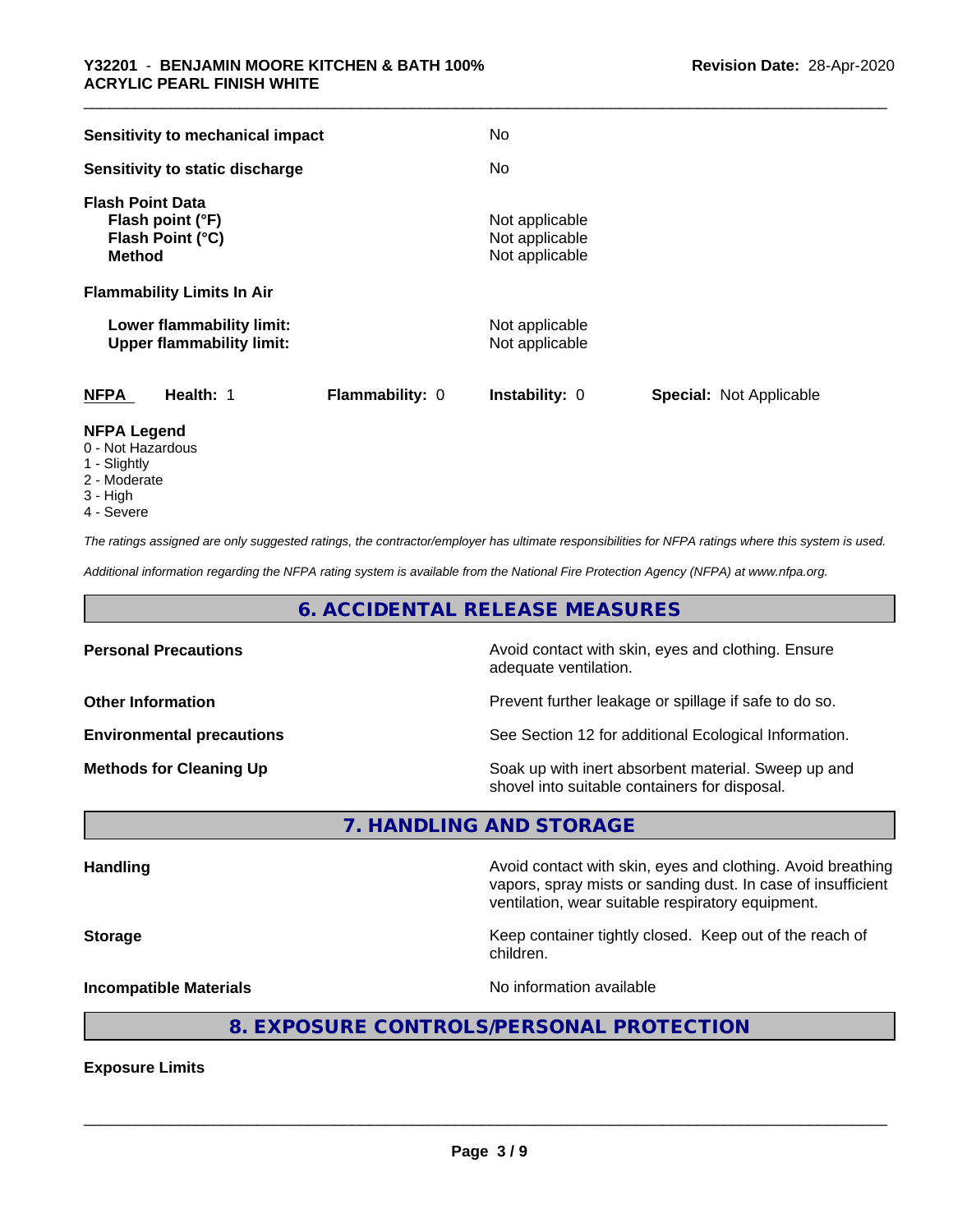| <b>Chemical name</b> | <b>ACGIH TLV</b>         | <b>Alberta</b>               | <b>British</b><br>Columbia                                      | Ontario                           | Quebec                       |
|----------------------|--------------------------|------------------------------|-----------------------------------------------------------------|-----------------------------------|------------------------------|
| Titanium dioxide     | TWA: $10 \text{ mg/m}^3$ | <b>TWA</b><br>10 mg/m $^3\,$ | <b>TWA</b><br>10 ma/m $^3$<br><b>TWA</b><br>3 ma/m <sup>3</sup> | <b>TWA</b><br>$10 \text{ mg/m}^3$ | <b>TWAEV</b><br>10 ma/m $^3$ |

#### **Legend**

ACGIH - American Conference of Governmental Industrial Hygienists

Alberta - Alberta Occupational Exposure Limits

British Columbia - British Columbia Occupational Exposure Limits

Ontario - Ontario Occupational Exposure Limits

Quebec - Quebec Occupational Exposure Limits N/E - Not established

# **Personal Protective Equipment**

**Engineering Measures Engineering Measures Engineering Measures Ensure adequate ventilation, especially in confined areas.** 

**Eye/Face Protection** Safety glasses with side-shields. **Skin Protection**<br> **Respiratory Protection**<br> **Respiratory Protection**<br> **Protective gloves and impervious clothing.**<br>
In case of insufficient ventilation wear suita In case of insufficient ventilation wear suitable respiratory equipment.

**Hygiene Measures Avoid contact with skin, eyes and clothing. Remove and Hygiene Measures Avoid contact with skin, eyes and clothing. Remove and** wash contaminated clothing before re-use. Wash thoroughly after handling.

## **9. PHYSICAL AND CHEMICAL PROPERTIES**

| Appearance<br>Odor<br><b>Odor Threshold</b><br>Density (Ibs/gal)<br><b>Specific Gravity</b><br>рH<br><b>Viscosity (cps)</b><br>Solubility(ies)<br><b>Water solubility</b><br><b>Evaporation Rate</b><br>Vapor pressure<br>Vapor density<br>Wt. % Solids<br><b>Vol. % Solids</b><br>Wt. % Volatiles<br>Vol. % Volatiles<br><b>VOC Regulatory Limit (g/L)</b><br><b>Boiling Point (°F)</b><br><b>Boiling Point (°C)</b><br>Freezing point (°F)<br><b>Freezing Point (°C)</b><br>Flash point (°F)<br>Flash Point (°C)<br><b>Method</b><br><b>Flammability (solid, gas)</b> | liquid<br>little or no odor<br>No information available<br>$10.5 - 10.6$<br>$1.25 - 1.27$<br>No information available<br>No information available<br>No information available<br>No information available<br>No information available<br>No information available<br>No information available<br>$45 - 55$<br>$30 - 40$<br>$45 - 55$<br>$60 - 70$<br>< 50<br>212<br>100<br>32<br>0<br>Not applicable<br>Not applicable<br>Not applicable<br>Not applicable |
|-------------------------------------------------------------------------------------------------------------------------------------------------------------------------------------------------------------------------------------------------------------------------------------------------------------------------------------------------------------------------------------------------------------------------------------------------------------------------------------------------------------------------------------------------------------------------|------------------------------------------------------------------------------------------------------------------------------------------------------------------------------------------------------------------------------------------------------------------------------------------------------------------------------------------------------------------------------------------------------------------------------------------------------------|
| <b>Upper flammability limit:</b>                                                                                                                                                                                                                                                                                                                                                                                                                                                                                                                                        | Not applicable                                                                                                                                                                                                                                                                                                                                                                                                                                             |
| Lower flammability limit:                                                                                                                                                                                                                                                                                                                                                                                                                                                                                                                                               | Not applicable                                                                                                                                                                                                                                                                                                                                                                                                                                             |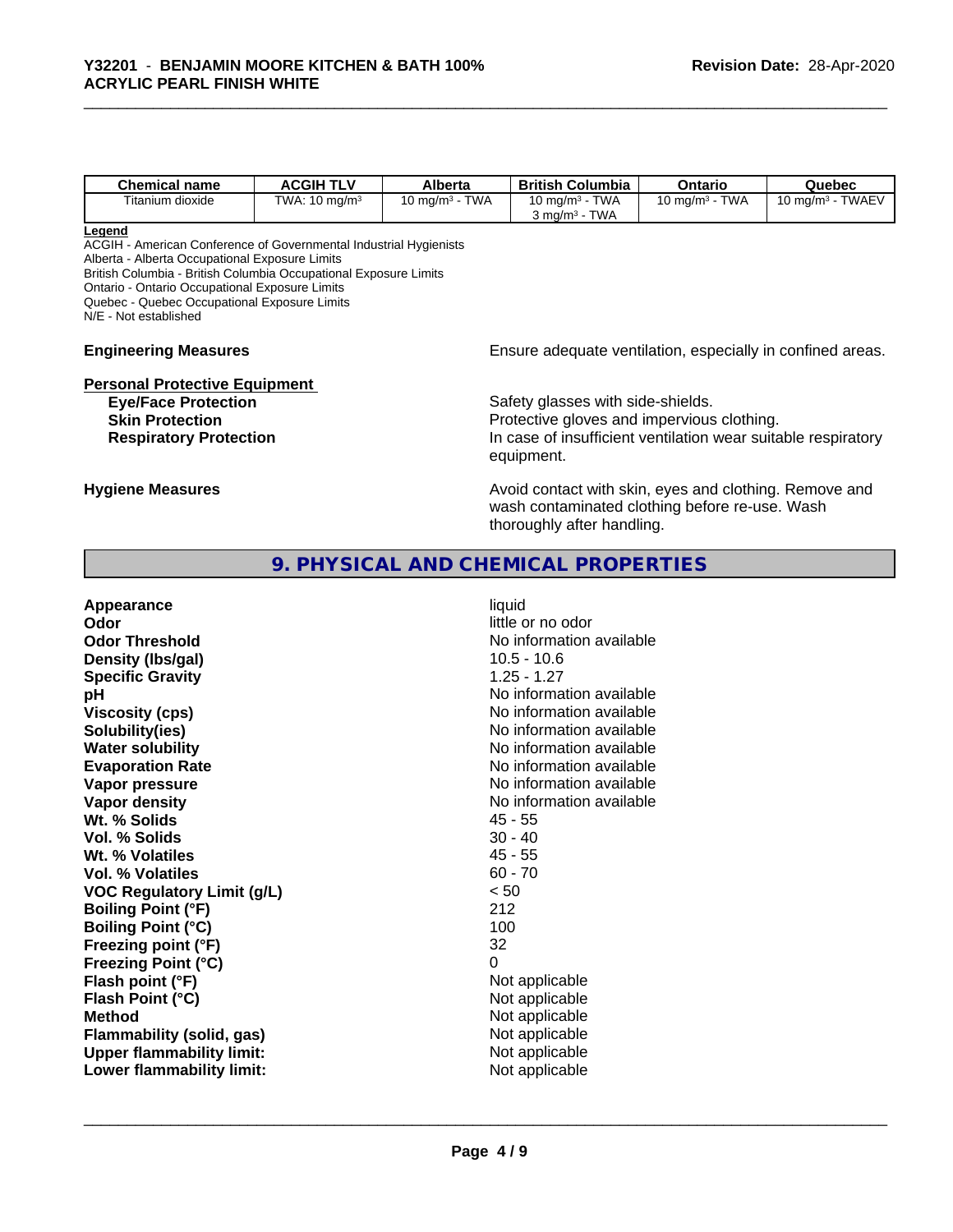**Autoignition Temperature (°F)**<br> **Autoignition Temperature (°C)** No information available **Autoignition Temperature (°C)**<br> **Decomposition Temperature (°F)** No information available **Decomposition Temperature (°F) Decomposition Temperature (°C)**<br> **Partition coefficient**<br> **Partition coefficient**<br> **No** information available

**No information available** 

# **10. STABILITY AND REACTIVITY**

**Hazardous Decomposition Products** None under normal use.

**Not Applicable** 

**Chemical Stability Chemical Stability** Stable under normal conditions.

**Conditions to avoid Prevent from freezing.** 

**Incompatible Materials No materials** No materials to be especially mentioned.

**Possibility of hazardous reactions** None under normal conditions of use.

# **11. TOXICOLOGICAL INFORMATION**

**Product Information Information on likely routes of exposure**

**Principal Routes of Exposure Exposure** Eye contact, skin contact and inhalation.

**Acute Toxicity<br>Product Information** 

**No information available** 

#### **<u>Symptoms related to the physical, chemical and toxicological characteristics</u>**

**Symptoms** No information available

 $\overline{\phantom{a}}$  ,  $\overline{\phantom{a}}$  ,  $\overline{\phantom{a}}$  ,  $\overline{\phantom{a}}$  ,  $\overline{\phantom{a}}$  ,  $\overline{\phantom{a}}$  ,  $\overline{\phantom{a}}$  ,  $\overline{\phantom{a}}$  ,  $\overline{\phantom{a}}$  ,  $\overline{\phantom{a}}$  ,  $\overline{\phantom{a}}$  ,  $\overline{\phantom{a}}$  ,  $\overline{\phantom{a}}$  ,  $\overline{\phantom{a}}$  ,  $\overline{\phantom{a}}$  ,  $\overline{\phantom{a}}$ 

#### **Delayed and immediate effects as well as chronic effects from short and long-term exposure**

| Eye contact                     | May cause slight irritation                                                                                     |  |  |
|---------------------------------|-----------------------------------------------------------------------------------------------------------------|--|--|
| <b>Skin contact</b>             | Substance may cause slight skin irritation. Prolonged or<br>repeated contact may dry skin and cause irritation. |  |  |
| <b>Inhalation</b>               | May cause irritation of respiratory tract.                                                                      |  |  |
| Ingestion                       | Ingestion may cause gastrointestinal irritation, nausea,<br>vomiting and diarrhea.                              |  |  |
| <b>Sensitization</b>            | No information available.                                                                                       |  |  |
| <b>Neurological Effects</b>     | No information available.                                                                                       |  |  |
| <b>Mutagenic Effects</b>        | No information available.                                                                                       |  |  |
| <b>Reproductive Effects</b>     | No information available.                                                                                       |  |  |
| <b>Developmental Effects</b>    | No information available.                                                                                       |  |  |
| <b>Target organ effects</b>     | No information available.                                                                                       |  |  |
| <b>STOT - single exposure</b>   | No information available.                                                                                       |  |  |
| <b>STOT - repeated exposure</b> | No information available.                                                                                       |  |  |
| Other adverse effects           | No information available.                                                                                       |  |  |
| <b>Aspiration Hazard</b>        | No information available.                                                                                       |  |  |
|                                 |                                                                                                                 |  |  |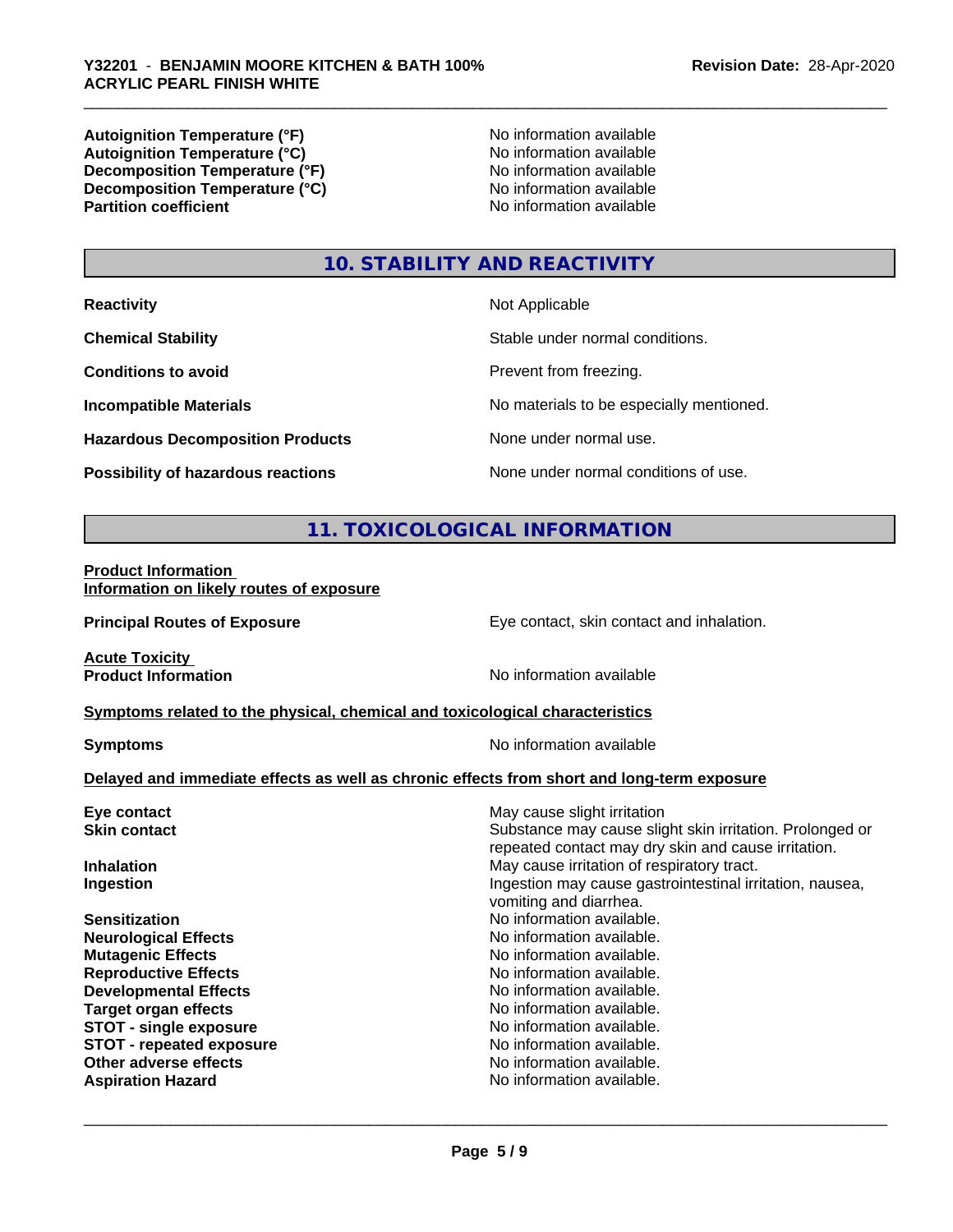#### **Numerical measures of toxicity**

#### **The following values are calculated based on chapter 3.1 of the GHS document**

| ATEmix (oral)          | 28961 mg/kg  |
|------------------------|--------------|
| <b>ATEmix (dermal)</b> | 193603 mg/kg |

#### **Component Information**

| Chemical name                   | Oral LD50            | Dermal LD50             | Inhalation LC50      |
|---------------------------------|----------------------|-------------------------|----------------------|
| Titanium dioxide                | > 10000 mg/kg (Rat)  |                         |                      |
| 13463-67-7                      |                      |                         |                      |
| Silica amorphous                | $= 7900$ mg/kg (Rat) | $>$ 2000 mg/kg (Rabbit) | > 2.2 mg/L (Rat) 1 h |
| 7631-86-9                       |                      |                         |                      |
| Sodium C14-C16 olefin sulfonate | $= 2220$ mg/kg (Rat) | > 740 mg/kg (Rabbit)    |                      |
| 68439-57-6                      |                      |                         |                      |

#### **Chronic Toxicity**

#### **Carcinogenicity**

*The information below indicateswhether each agency has listed any ingredient as a carcinogen:.*

| <b>Chemical name</b> | <b>IARC</b>                     | <b>NTP</b> |
|----------------------|---------------------------------|------------|
|                      | Possible Human Carcinogen<br>2B |            |
| Titanium<br>dioxide  |                                 |            |

• Although IARC has classified titanium dioxide as possibly carcinogenic to humans (2B), their summary concludes: "No significant exposure to titanium dioxide is thought to occur during the use of products in which titanium dioxide is bound to other materials, such as paint."

#### **Legend**

IARC - International Agency for Research on Cancer NTP - National Toxicity Program OSHA - Occupational Safety & Health Administration

**12. ECOLOGICAL INFORMATION**

### **Ecotoxicity Effects**

The environmental impact of this product has not been fully investigated.

#### **Product Information**

#### **Acute Toxicity to Fish**

No information available

### **Acute Toxicity to Aquatic Invertebrates**

No information available

#### **Acute Toxicity to Aquatic Plants**

No information available

#### **Persistence / Degradability**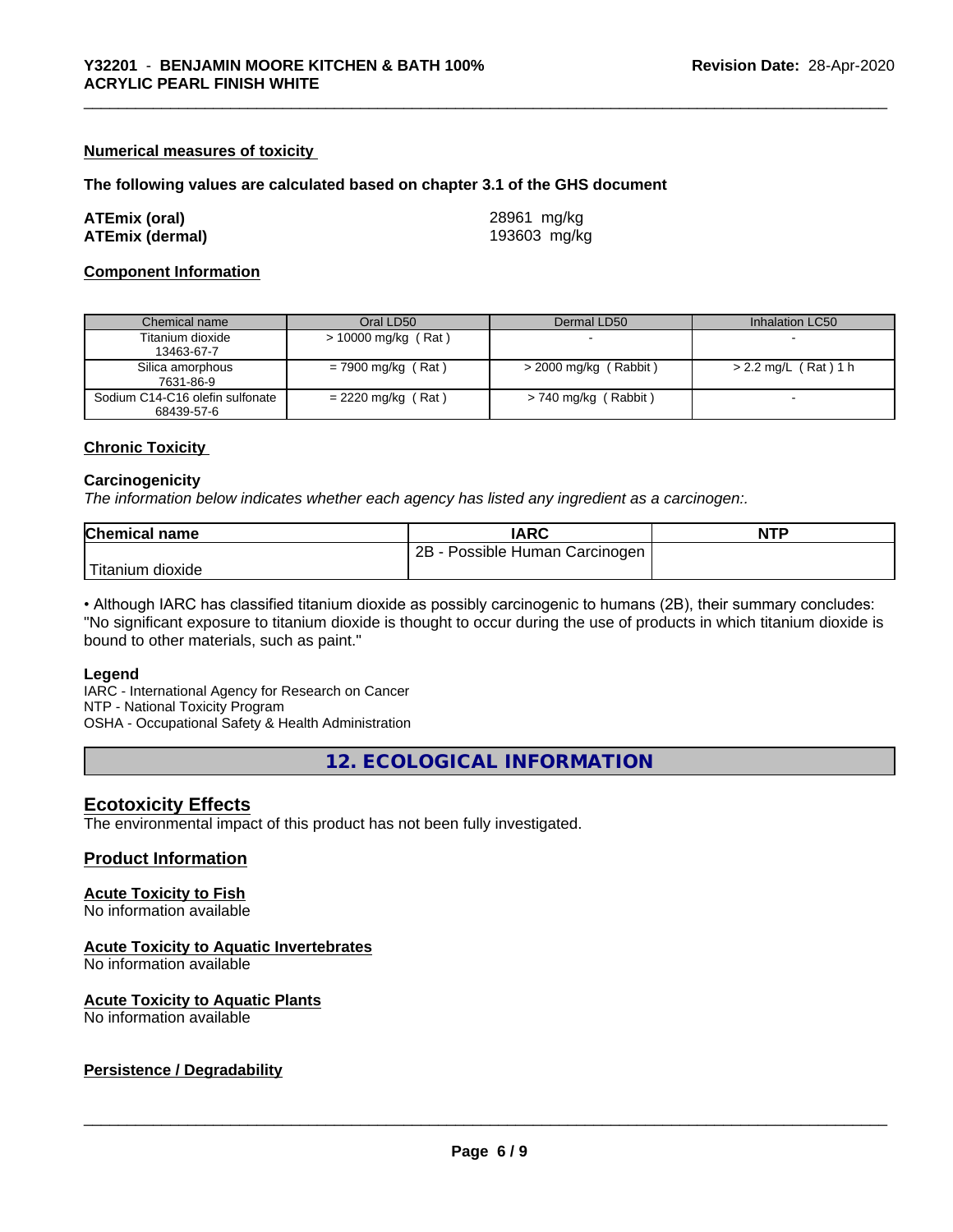No information available.

#### **Bioaccumulation**

No information available.

#### **Mobility in Environmental Media**

No information available.

#### **Ozone**

No information available

## **Component Information**

#### **Acute Toxicity to Fish**

Titanium dioxide  $LC50:$  > 1000 mg/L (Fathead Minnow - 96 hr.)

#### **Acute Toxicity to Aquatic Invertebrates**

No information available

#### **Acute Toxicity to Aquatic Plants**

No information available

# **13. DISPOSAL CONSIDERATIONS**

Waste Disposal Method **Dispose of in accordance with federal, state, provincial,** and local regulations. Local requirements may vary, consult your sanitation department or state-designated environmental protection agency for more disposal options.

**14. TRANSPORT INFORMATION**

**TDG** Not regulated

**ICAO / IATA** Not regulated

**IMDG / IMO** Not regulated

 $\overline{\phantom{a}}$  ,  $\overline{\phantom{a}}$  ,  $\overline{\phantom{a}}$  ,  $\overline{\phantom{a}}$  ,  $\overline{\phantom{a}}$  ,  $\overline{\phantom{a}}$  ,  $\overline{\phantom{a}}$  ,  $\overline{\phantom{a}}$  ,  $\overline{\phantom{a}}$  ,  $\overline{\phantom{a}}$  ,  $\overline{\phantom{a}}$  ,  $\overline{\phantom{a}}$  ,  $\overline{\phantom{a}}$  ,  $\overline{\phantom{a}}$  ,  $\overline{\phantom{a}}$  ,  $\overline{\phantom{a}}$ 

# **15. REGULATORY INFORMATION**

# **International Inventories**

**TSCA: United States** Yes - All components are listed or exempt.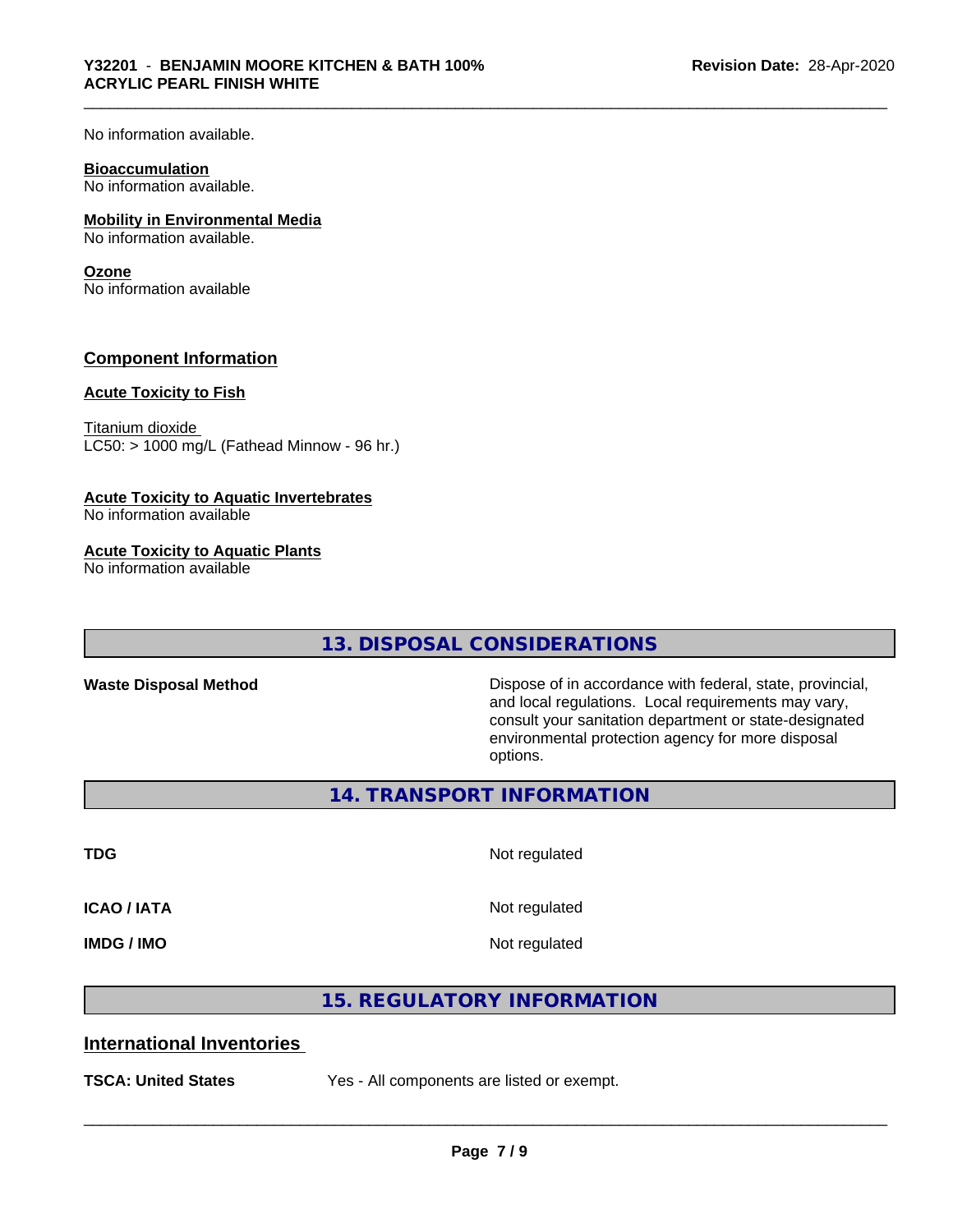**DSL: Canada** Yes - All components are listed or exempt.

## **National Pollutant Release Inventory (NPRI)**

#### **NPRI Parts 1- 4**

This product contains the following Parts 1-4 NPRI chemicals:

*None*

#### **NPRI Part 5**

This product contains the following NPRI Part 5 Chemicals:

*None*

#### **WHMIS Regulatory Status**

This product has been classified in accordance with the hazard criteria of the Hazardous Products Regulations (HPR) and the SDS contains all the information required by the HPR.

| <b>16. OTHER INFORMATION</b>                                                                                                                                                                                |           |                                                                            |                      |                                                                                                                                               |  |  |
|-------------------------------------------------------------------------------------------------------------------------------------------------------------------------------------------------------------|-----------|----------------------------------------------------------------------------|----------------------|-----------------------------------------------------------------------------------------------------------------------------------------------|--|--|
| HMIS -                                                                                                                                                                                                      | Health: 1 | <b>Flammability: 0</b>                                                     | <b>Reactivity: 0</b> | $PPE: -$                                                                                                                                      |  |  |
| <b>HMIS Legend</b><br>0 - Minimal Hazard<br>1 - Slight Hazard<br>2 - Moderate Hazard<br>3 - Serious Hazard<br>4 - Severe Hazard<br>* - Chronic Hazard<br>present under the actual normal conditions of use. |           | X - Consult your supervisor or S.O.P. for "Special" handling instructions. |                      | Note: The PPE rating has intentionally been left blank. Choose appropriate PPE that will protect employees from the hazards the material will |  |  |

*Caution: HMISÒ ratings are based on a 0-4 rating scale, with 0 representing minimal hazards or risks, and 4 representing significant hazards or risks. Although HMISÒ ratings are not required on MSDSs under 29 CFR 1910.1200, the preparer, has chosen to provide them. HMISÒ ratings are to be used only in conjunction with a fully implemented HMISÒ program by workers who have received appropriate HMISÒ training. HMISÒ is a registered trade and service mark of the NPCA. HMISÒ materials may be purchased exclusively from J. J. Keller (800) 327-6868.*

 **WARNING!** If you scrape, sand, or remove old paint, you may release lead dust. LEAD IS TOXIC. EXPOSURE TO LEAD DUST CAN CAUSE SERIOUS ILLNESS, SUCH AS BRAIN DAMAGE, ESPECIALLY IN CHILDREN. PREGNANT WOMEN SHOULD ALSO AVOID EXPOSURE.Wear a NIOSH approved respirator to control lead exposure. Clean up carefully with a HEPA vacuum and a wet mop. Before you start, find out how to protect yourself and your family by logging onto Health Canada at

http://www.hc-sc.gc.ca/ewh-semt/contaminants/lead-plomb/asked\_questions-questions\_posees-eng.php.

**Prepared By** Product Stewardship Department Benjamin Moore & Co. 101 Paragon Drive Montvale, NJ 07645